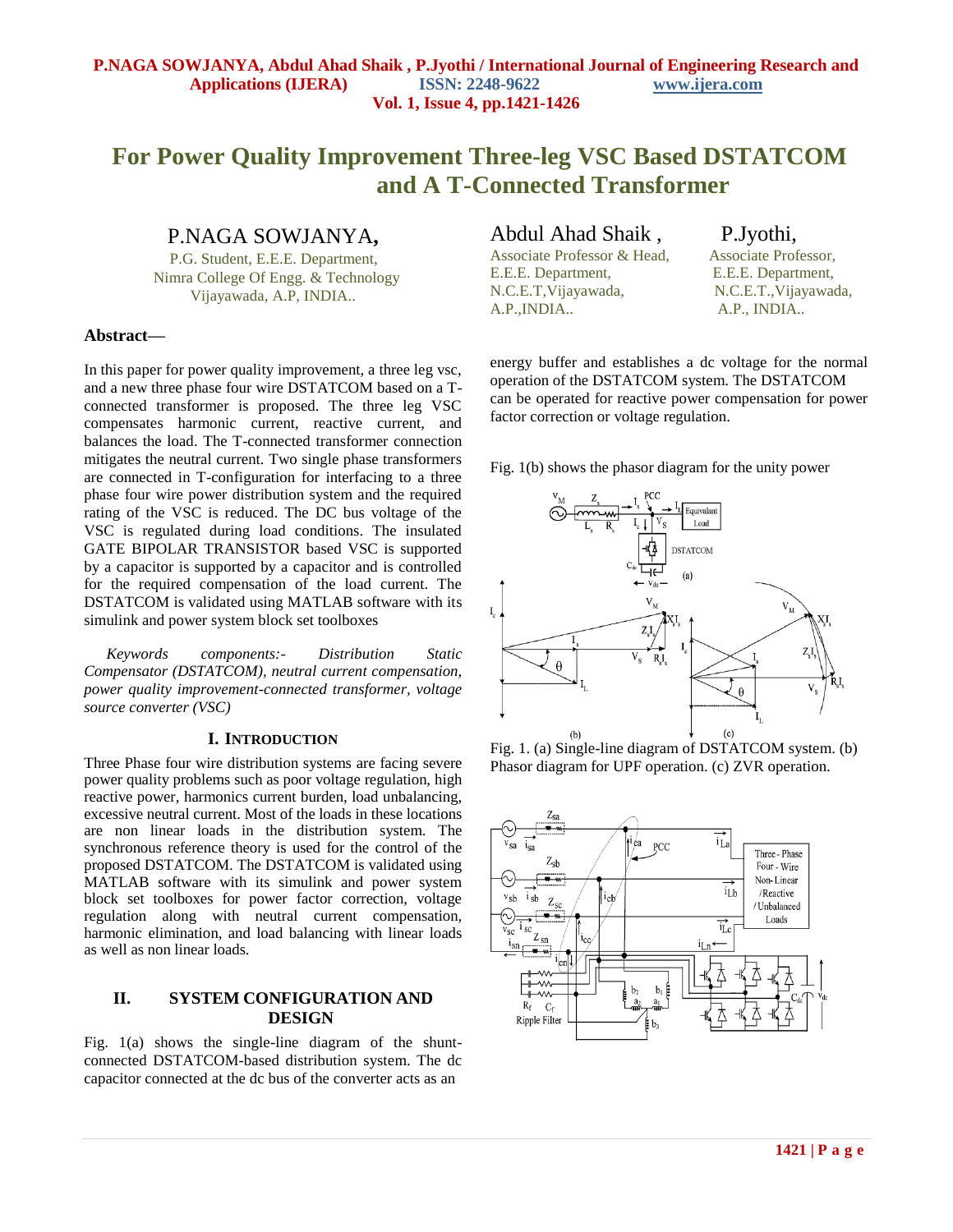## **P.NAGA SOWJANYA, Abdul Ahad Shaik , P.Jyothi / International Journal of Engineering Research and Applications (IJERA) ISSN: 2248-9622 www.ijera.com Vol. 1, Issue 4, pp.1421-1426**

Fig. 2. Schematics of the proposed three-leg VSC with Tconnected transformer-based DSTATCOM connected in distribution system factor operation.

The proposed DSTATCOM consisting of a three-leg VSC and a T-connected transformer is shown in Fig. 2, where the T connected transformer is responsible for neutral current compensation. The windings of the T-connected transformer are designed such that the mmf is balanced properly in the transformer. A three-leg VSC is used as an active shunt compensator along with a T-connected transformer, as shown in Fig. 2, and this topology has six IGBTs, three ac inductors, and one dc capacitor. The required compensation to be provided by the DSTATCOM decides the rating of the VSC components.

#### *A. DC Capacitor Voltage*

 The minimum dc bus voltage of VSC of DSTATCOM should be greater than twice the peak of the phase voltage of the system[17]. The dc bus voltage is calculated as

$$
Vdc = 2\sqrt{2VLL} \sqrt{3m}
$$

$$
f_{\rm{max}}
$$

where *m* is the modulation index

#### *B. DC Bus Capacitor*

The value of dc capacitor (*C*dc) of VSC of DSTATCOM depends on the instantaneous energy available to the DSTATCOM during transients .The principle of energy conservation is

applied as

(1)

$$
\frac{1}{2Cdc} [V 2dc_ - [V 2dc1_] = 3V (al) t
$$
\n(2)

where *V*dc is the reference dc voltage and *V*dc1 is the minimum voltage level of dc bus, *a* is the overloading factor, *V* is the phase voltage, *I* is the phase current, and *t* is the time by which the dc bus voltage is to be recovered.

#### *C. AC Inductor*

(3)

The selection of the ac inductance  $(Lf)$  of VSC depends on,the current ripple *i*cr*,*p-p , switching frequency *fs* , dc bus voltage (*V*dc), and *Lf* is given as [17]

$$
Lf = \frac{\sqrt{3mVdc}}{12afs}
$$
 *icr(p-p)*

where *m* is the modulation index and *a* is the overload factor..

#### *D. Ripple Filter*

 A low-pass first-order filter tuned at half the switching frequency is used to filter the high-frequency noise from the voltage at the PCC.

#### *E. Design of the T-connected Transformer*

 Fig. 3(a) shows the connection of two single-phase transformers in T-configuration for interfacing with a threephase four-wire system. The T-connected windings of the transformer not only provide a path for the zero-sequence fundamental current and harmonic currents but also offer a path for the neutral current when connected in shunt at point of common coupling (PCC).



Fig. 3. (a) T-connected transformer and the three-leg VSC. (b) Phasor diagram.

The phasor diagram shown in Fig. 3(b) gives the following relations to find the turn's ratio of windings. If *Va*1 and *Vb*1 are the voltages across each winding and *Va* is the resultant voltage, then

$$
Va1 = K1Va
$$
\n
$$
Vb1 = K2Va
$$

(5)

(4)

where *K*1 and *K*2 are the fractions of winding in the phases.

## **III. CONTROL OF DSTATCOM**

A block diagram of the control scheme is shown in Fig. 4. The load currents (*iLa, iLb, iLc*), the PCC voltages (*vSa, vSb, vSc*), and dc bus voltage (*v*dc) of DSTATCOM are sensed as feedback signals.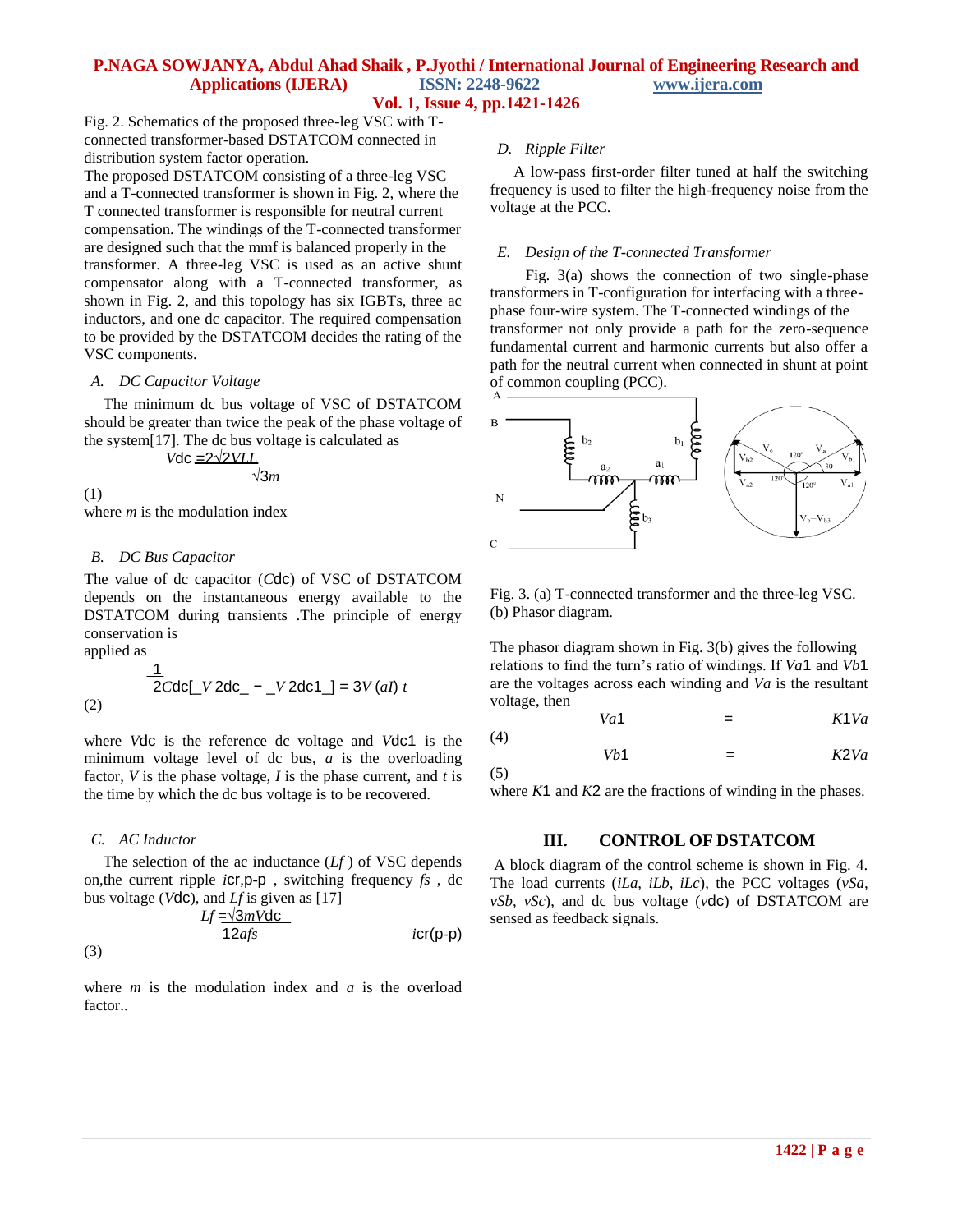## **P.NAGA SOWJANYA, Abdul Ahad Shaik , P.Jyothi / International Journal of Engineering Research and Applications (IJERA) ISSN: 2248-9622 www.ijera.com**



(16)



Fig. 4. Control algorithm for the three-leg-VSC-based DSTATCOMin a three phase four-wire system.

The *d*-axis and *q*-axis currents consist of fundamental and harmonic components as

 *iLd* = *id* dc + *id* ac (9)

 $iLq = iq$  dc +  $iq$  ac *.* 

(10)

#### *A. UPF Operation of DSTATCOM*

The output of the proportional-integral (PI) controller at the dc bus voltage of DSTATCOM is considered as the current (*i*loss ) for meeting its losses

*i*loss(*n*) = *i*loss(*n−*1) + *Kpd*(*vde*(*n*) *− vde*(*n−*1)) + *Kidvde*(*n*) (11)

The reference source current is therefore

 $i * d = id \, dc + i \, loss$  *.* (12)

The reference source current must be in phasewith the voltage at the PCC but with no zero-sequence component.

#### *B.Zero-Voltage Regulation (ZVR) Operation of DSTATCOM*

The compensating strategy for ZVR operation considers that the source must deliver the same direct-axis component *i*∗*d*, as mentioned in (12) along with the sum of quadrature-axis current (*iq* dc) and the component obtained from the PI controller (*iqr* ) used for regulating the voltage at PCC. The amplitude of ac voltage (*VS* ) at PCC is calculated from the ac voltages (*vsa, vsb, vsc*) as

$$
VS = (2/3)1/2 (v2sa + v2sb + v2sc)1/2 .
$$
 (14)

Then, a PI controller is used to regulate this voltage to a reference value as

 *iqr*(*n*) = *iqr*(*n−*1) + *Kpq* (*vte*(*n*) *− vte*(*n−*1)) + *Kiq vte*(*n*)  $(15)$ 

where  $vte(n) = V * S - VS(n)$  denotes the error between reference( $V * S$ ) and actual ( $VS(n)$ ) terminal voltage amplitudes at the *n*th sampling instant. *Kpq* and *Kiq* are the proportional and integral gains of the dc bus voltage PI controller. The reference source quadrature-axis current is

| -    |  |  | $i*q = iq$ dc + $iqr$ . |  |
|------|--|--|-------------------------|--|
| (16) |  |  |                         |  |

The reference source current is obtained by reverse Park's transformation using (13) with *i*∗*d* as in (12) and *i*∗*q* as in (16) and  $i*0$  as zero.

## *C. Computation of Controller Gains*

The gains of the controllers are obtained using the Ziegler– Nichols step response technique. A step input of amplitude (*U*) is applied and the output response of the dc bus voltage is obtained for the open-loop system. The maximum gradient (*G*) and the point at which the line of maximum gradient crosses the time axis (*T*) are computed.



Fig. 5. MATLAB model of the T-connected transformer and the three-leg-VSC-based DSTATCOM-connected system.

The gains of the controller are computed using the following equations:

$$
Kp = \frac{1.2U}{GT} \tag{17}
$$

$$
Ki = 0.6U
$$
  

$$
GT2
$$
 (18)

The gain values for both the PI controllers are computed and are given in the Appendix.

#### *D. Current-Controlled Pulse widthModulation (PWM) Generator*

In a current controller, the sensed and reference source currents are compared and a proportional controller is used for amplifying current error in each phase before comparing with a triangular carrier signal to generate the gating signals for six IGBT switches of VSC of DSTATCOM.

## **IV. MODELING AND SIMULATION**

The three-leg VSC and the T-connected-transformer-based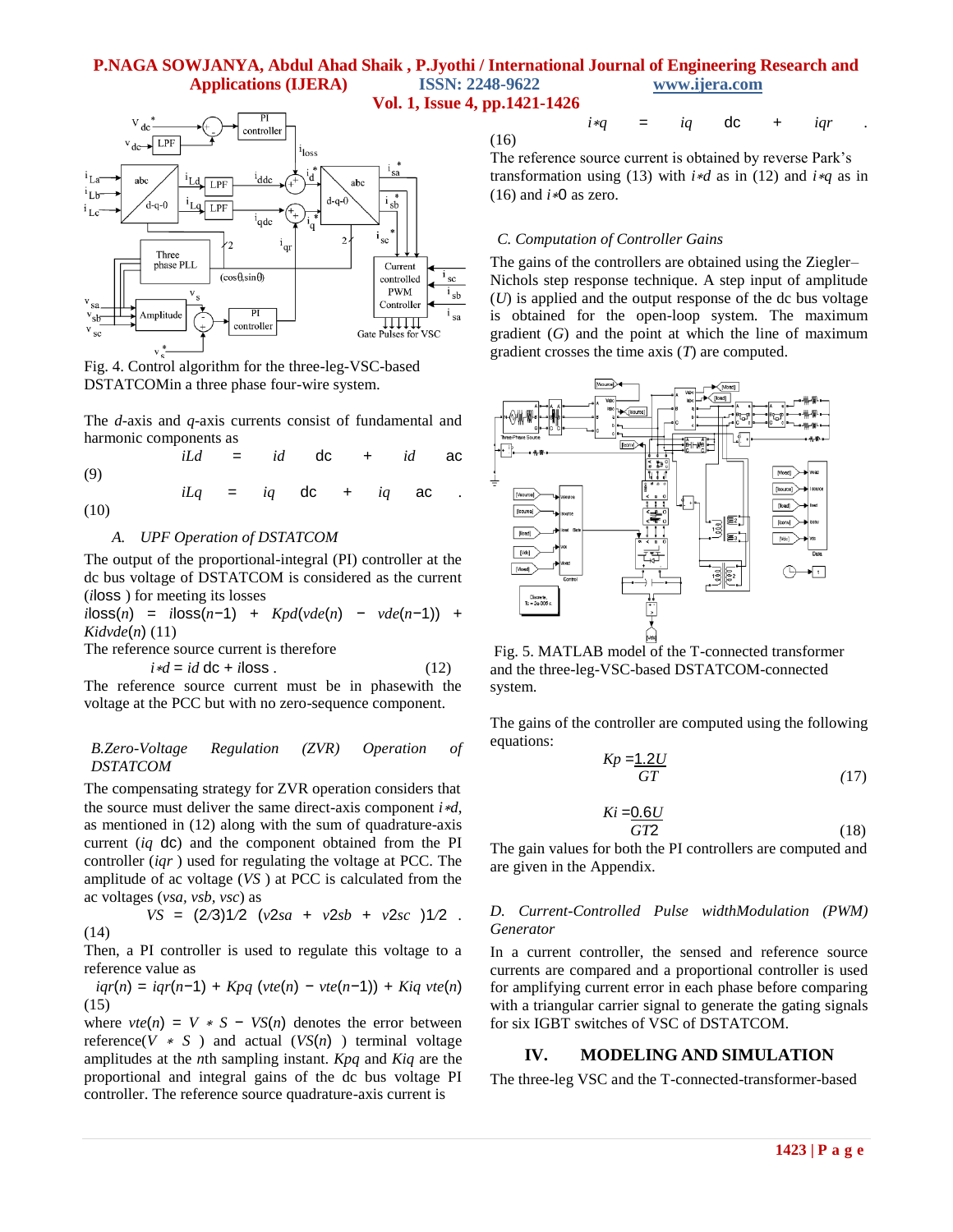## **P.NAGA SOWJANYA, Abdul Ahad Shaik , P.Jyothi / International Journal of Engineering Research and Applications (IJERA) ISSN: 2248-9622 www.ijera.com**

**Vol. 1, Issue 4, pp.1421-1426**

DSTATCOM connected to a three-phase four-wire system is modeled and simulated using the MATLAB with its Simulink.



Fig. 6. Performance of a three-phase three-leg VSC and Tconnected transformer-based DSTATCOM for neutral current compensation, load balancing, and voltage regulation

## **1. RESULTS AND DISCUSSION**

The performance of the T-connected transformer and threeleg-VSC-based three-phase four-wire DSTATCOM is demonstrated for power factor correction and voltage regulation along with harmonic reduction, load balancing, and neutral current compensation. The developed model is analyzed under varying loads and the results are discussed shortly.

## *A. Performance of DSTATCOM With Linear Load for Neutral Current Compensation, Load Balancing, and ZVR Operation*

The dynamic performance of the DSTATCOM under linear lagging power factor unbalanced load condition is shown in Fig. 6. At 0.6 s, the load is changed to two-phase load and to single-phase load at 0.7 s.

## *B. Performance of DSTATCOM With Nonlinear Load forHarmonic Compensation, Load Balancing, and ZVR Operation*

The dynamic performance of the DSTATCOM with nonlinear and unbalanced load is given in Fig. 7.At 0.8 s, the load is changed to two-phase load and to single-phase load at 0.9 s. The loads are applied again at 1.0 and 1.1 s, respectively



Fig. 7. Performance of a three-phase three-leg VSC and Tconnected transformer-based DSTATCOM for neutral current compensation, load balancing, harmonic compensation, and voltage regulation.

### *C. Performance of DSTATCOM With Linear Load for Neutral Current Compensation, Load Balancing, and UPF Operation*

 The dynamic performance of the DSTATCOM during linear power-factor-unbalanced load condition is depicted in Fig. 8. At 0.6 s, the load is changed to two-phase load and to single-phase load at 0.7 s. The loads are applied again at 0.8 and 0.9 s, respectively. The PCC voltages (*vS* ), source currents (*iS* ), load currents (*iL* ), compensator currents (*iC* ), source-neutral current (*iSn*), load-neutral current (*iLn*), compensator-neutral current (*iCn*), dc bus voltage (*v*dc), and amplitude of voltage (*VS* ) at PCC are also depicted in Fig. 8. The reactive power is compensated for power factor correction, and the source currents are balanced and sinusoidal.

## *D. Performance of DSTATCOM With Nonlinear Load for Harmonic Compensation, Load Balancing, and UPF Operation*

 The dynamic performance of the DSTATCOM during nonlinear unbalanced load condition is shown in Fig. 9.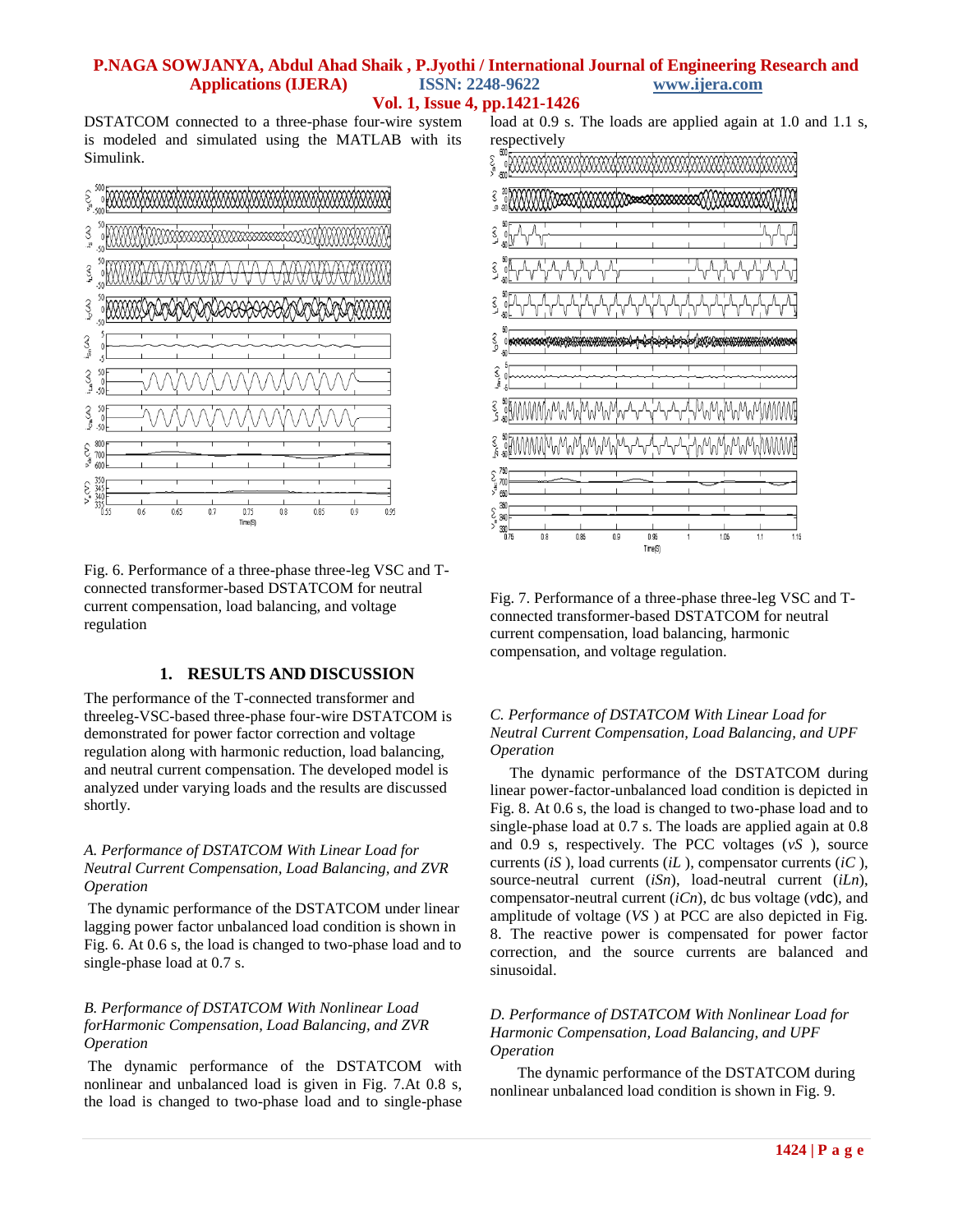## **P.NAGA SOWJANYA, Abdul Ahad Shaik , P.Jyothi / International Journal of Engineering Research and Applications (IJERA) ISSN: 2248-9622 www.ijera.com Vol. 1, Issue 4, pp.1421-1426**



Fig. 8. Performance of a three-phase three-leg VSC and Tconnected transformer-based DSTATCOM for neutral current compensation, load balancing, and power factor correction.

The PCC voltages (*vS* ), source currents (*iS* ), load currents (*iLa, iLb, iLc*), compensator currents (*iC* ), source-neutral current (*iSn*), compensator-neutral current (*iCn*), loadneutral current (*iLn*), dc bus voltage (*v*dc), and amplitude of voltage (*VS* ) at PCC are also depicted in Fig. 9.



Fig. 9. Performance of a three-phase three-leg VSC and Tconnected transformer-based DSTATCOM for neutral current compensation, load balancing, harmonic compensation, and power factor correction.

## **REFERENCES**

[1] A. Ghosh and G. Ledwich, *Power Quality Enhancement Using Custom*

*Power Devices*. London, U.K.: Kluwer, 2002.

[2] R. C. Dugan, M. F. McGranaghan, and H. W. Beaty, *Electric Power*

*Systems Quality*, 2nd ed. New York: McGraw-Hill, 2006. [3] H. Akagi, E. H. Watanabe, and M. Aredes,

*Instantaneous Power Theory and Applications to Power Conditioning*. Hoboken, NJ: Wiley, 2007.

[4] A. Moreno-Munoz, *Power Quality: Mitigation* 

*Technologies in a Distributed Environment*. London, U.K.: Springer-Verlag, 2007.

[5] E. F. Fuchs and M. A. S. Mausoum, *Power Quality in Power Systems and Electrical Machines*. London, U.K.: Elsevier, 2008.

[6] *IEEE Recommended Practices and Requirements for Harmonics Control in Electric Power Systems*, IEEE Standard 519, 1992.

[7] L. H. Beverly, R. D. Hance, A. L. Kristalinski, and A. T. Visser, "Method and apparatus for reducing the harmonic currents in alternating current distribution networks," U.S. Patent 5 576 942, Nov. 19, 1996.

[8] H.-L. Jou, J.-C. Wu, K.-D. Wu, W.-J. Chiang, and Y.-H. Chen, "Analysis of zig-zag transformer applying in the